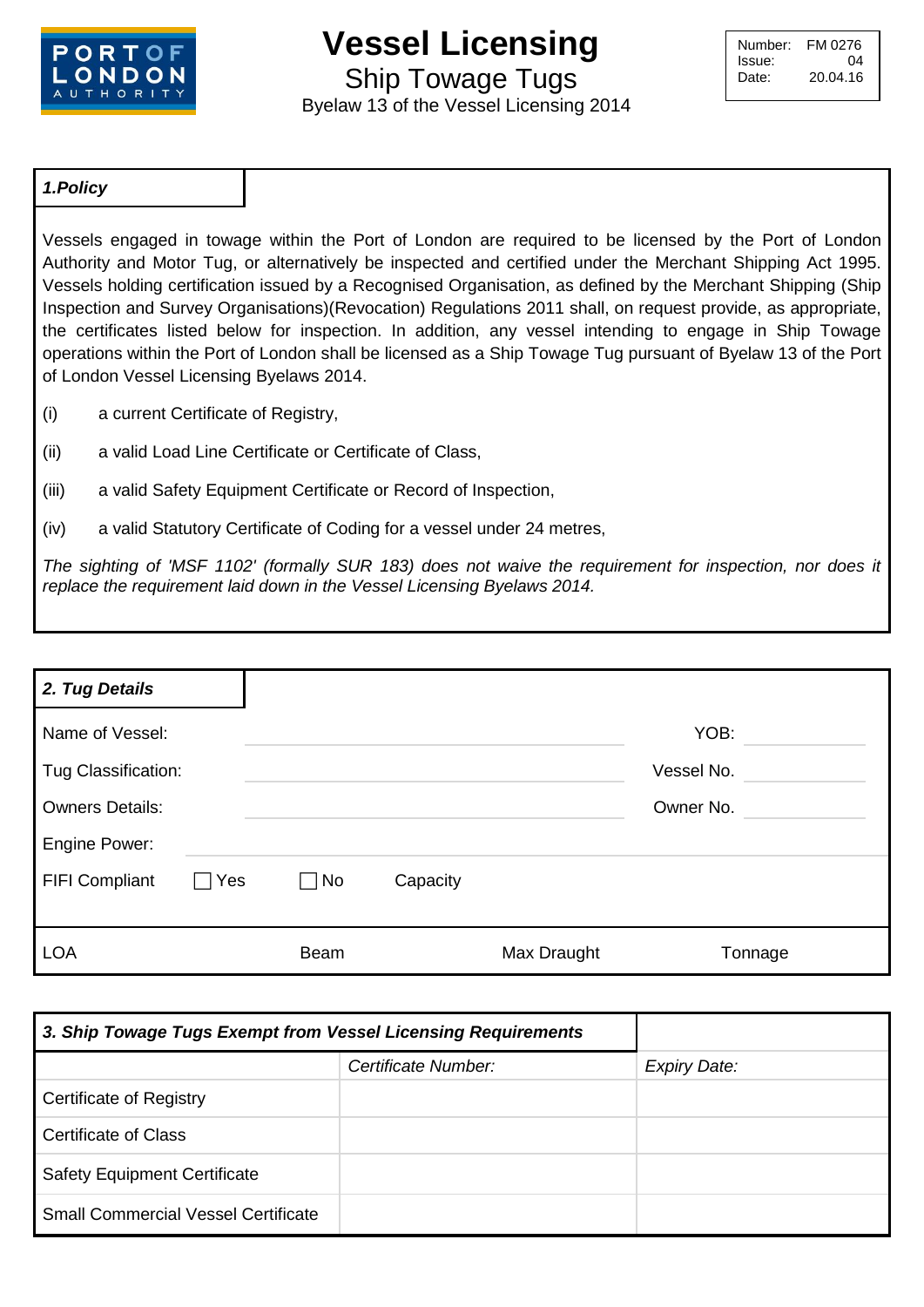| 4. Bollard Pull                        | (Maximum continuous bollard pull over 10 min period) |                        |  |
|----------------------------------------|------------------------------------------------------|------------------------|--|
| Date of Certificate:                   |                                                      |                        |  |
| Max Cont. Pull Ahead:                  |                                                      | Max Cont. Pull Astern: |  |
| <b>Copies of Certificates Attached</b> | $\Box$ Yes<br>□No                                    |                        |  |

| 5. Towlines<br>(Ropes / Wires) | Use | <b>Type</b> | Diameter - Length -MBL | Date<br>Commissioned | No. of Tows |
|--------------------------------|-----|-------------|------------------------|----------------------|-------------|
| Winch No.1                     |     |             |                        |                      |             |
| Main Line                      |     |             |                        |                      |             |
| 1 <sup>st</sup> Pennant        |     |             |                        |                      |             |
| $2nd$ Pennant                  |     |             |                        |                      |             |
|                                |     |             |                        |                      |             |
| Winch No.2                     |     |             |                        |                      |             |
| Main Line                      |     |             |                        |                      |             |
| 1 <sup>st</sup> Pennant        |     |             |                        |                      |             |
| 2 <sup>nd</sup> Pennant        |     |             |                        |                      |             |
|                                |     |             |                        |                      |             |
| Winch No.3                     |     |             |                        |                      |             |
| Main Line                      |     |             |                        |                      |             |
| 1 <sup>st</sup> Pennant        |     |             |                        |                      |             |
| $2nd$ Pennant                  |     |             |                        |                      |             |

| <b>6. Towing System</b> | (Type -Hook/Bitts/ Gob Line- Condition) |
|-------------------------|-----------------------------------------|
|                         |                                         |
| <b>Towing Hooks</b>     |                                         |
| (Type and Condition)    |                                         |
| <b>Winches</b>          |                                         |
| (Type and Condition)    |                                         |
| (Single / Split / Twin) |                                         |
| <b>Gob Eyes / Ropes</b> |                                         |
| (Type and Condition)    |                                         |
|                         |                                         |